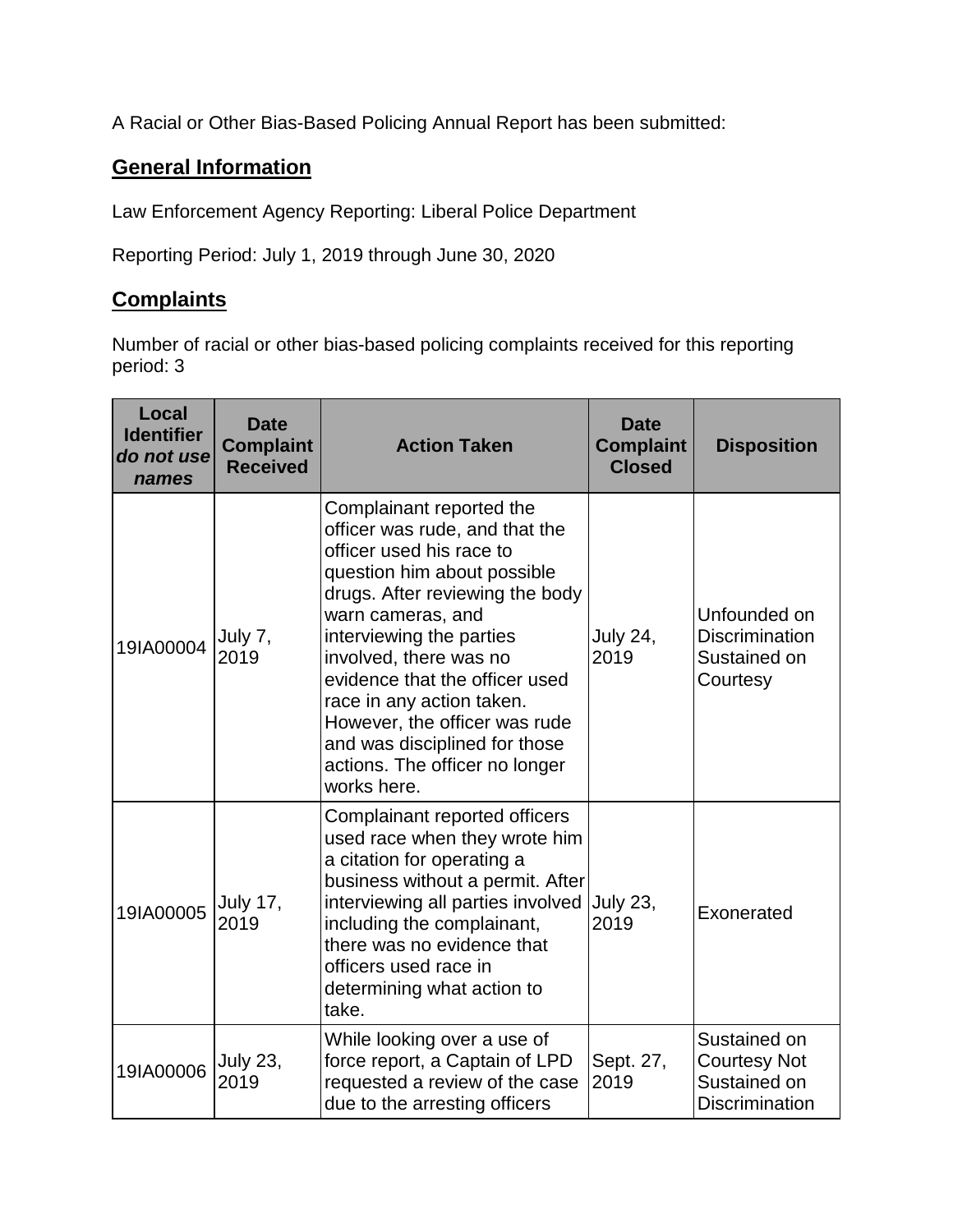| attitude and language that was<br>used. He felt it was<br>inappropriate and possibly race<br>driven. After interviewing the<br>people involved and watching<br>body camera footage it was<br>determined that the language<br>used while speaking to one<br>party was very inappropriate,<br>but there was no evidence that<br>race led to the offices decision<br>for the officer to arrest another<br>individual involved. However,<br>the officer was written up for a<br>courtesy violation and<br>suspended. He was told that<br>his cases were going to be<br>reviewed more closely and that<br>his attitude needed to be put in<br>check. This officer no longer<br>works for the police |  |
|------------------------------------------------------------------------------------------------------------------------------------------------------------------------------------------------------------------------------------------------------------------------------------------------------------------------------------------------------------------------------------------------------------------------------------------------------------------------------------------------------------------------------------------------------------------------------------------------------------------------------------------------------------------------------------------------|--|
| department.                                                                                                                                                                                                                                                                                                                                                                                                                                                                                                                                                                                                                                                                                    |  |

## **Questions**

1. Have all of law enforcement officers serving in the agency who were not exempted from annual training by the Kansas Commission on Police Officer Standards and Training completed training required in K.S.A. 22-4610 subsection (c)(2)(A)?: YES

2. Does the agency have a policy prohibiting racial or other biased-based policing?: **YES** 

3. Does the agency mandate specific discipline for sustained complaints of racial or other bias-based policing?: YES

4. Does the agency have a racial or other bias-based policing community advisory board?: NO

5. Does the agency have a racial or other biased-based policing comprehensive plan?: NO

6. Does the agency collect extra pedestrian or traffic stop data, pursuant to the racial and other biased-based policing statute (beyond standard citation data)?: NO

## **Signature**